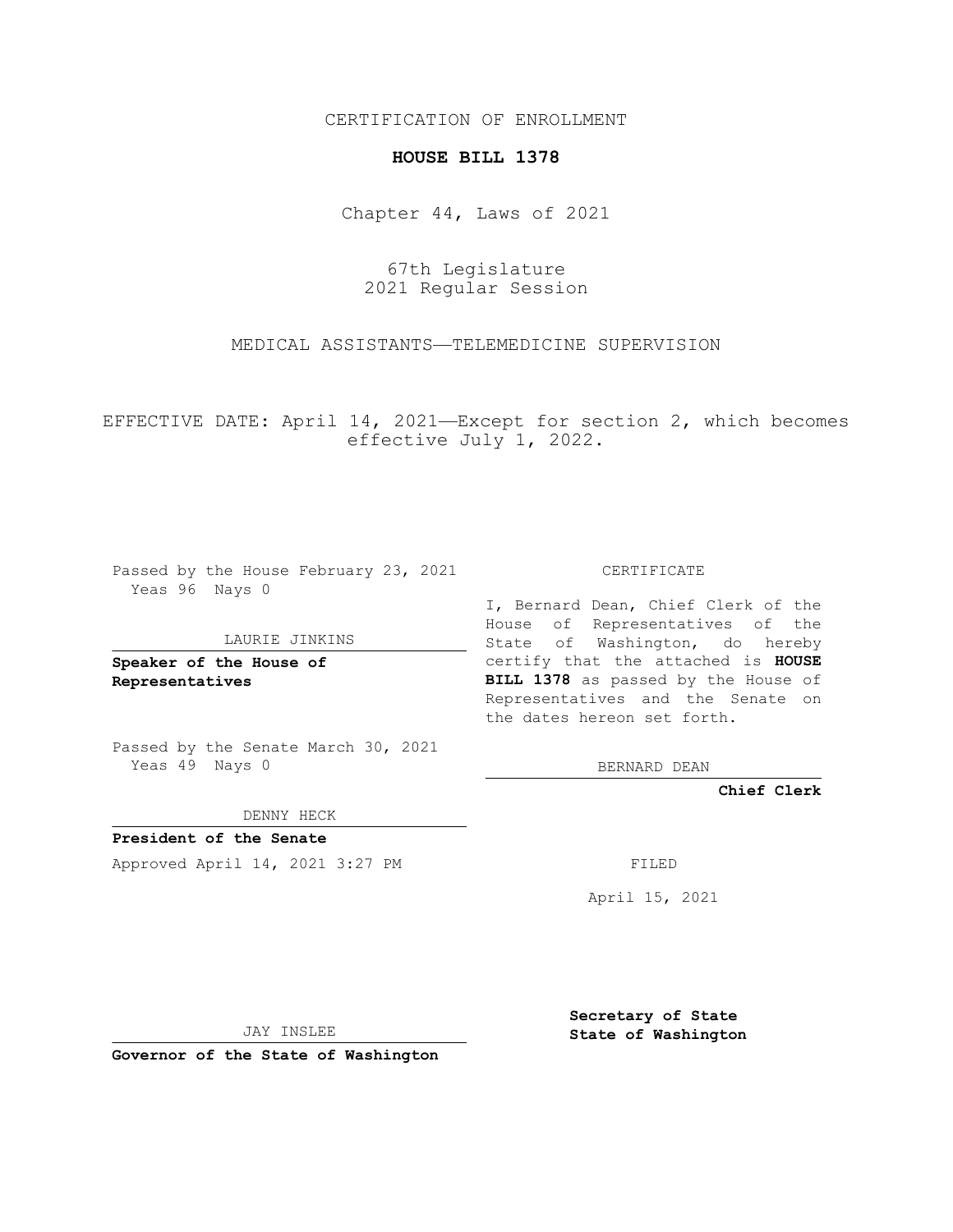| HOUSE BILL 1378 |  |  |  |
|-----------------|--|--|--|
|-----------------|--|--|--|

Passed Legislature - 2021 Regular Session

**State of Washington 67th Legislature 2021 Regular Session**

**By** Representatives Ybarra, Cody, and Dolan

Read first time 01/26/21. Referred to Committee on Health Care & Wellness.

 AN ACT Relating to the supervision of medical assistants; amending RCW 18.360.010; reenacting and amending RCW 18.360.010; providing an effective date; providing an expiration date; and 4 declaring an emergency.

BE IT ENACTED BY THE LEGISLATURE OF THE STATE OF WASHINGTON:

 **Sec. 1.** RCW 18.360.010 and 2017 c 336 s 14 are each reenacted 7 and amended to read as follows:

 The definitions in this section apply throughout this chapter 9 unless the context clearly requires otherwise.

 (1) "Administer" means the retrieval of medication, and its application to a patient, as authorized in RCW 18.360.050.

 (2) "Delegation" means direct authorization granted by a licensed health care practitioner to a medical assistant to perform the functions authorized in this chapter which fall within the scope of practice of the health care provider and the training and experience 16 of the medical assistant.

(3) "Department" means the department of health.

 (4) "Forensic phlebotomist" means a police officer, law enforcement officer, or employee of a correctional facility or detention facility, who is certified under this chapter and meets any additional training and proficiency standards of his or her employer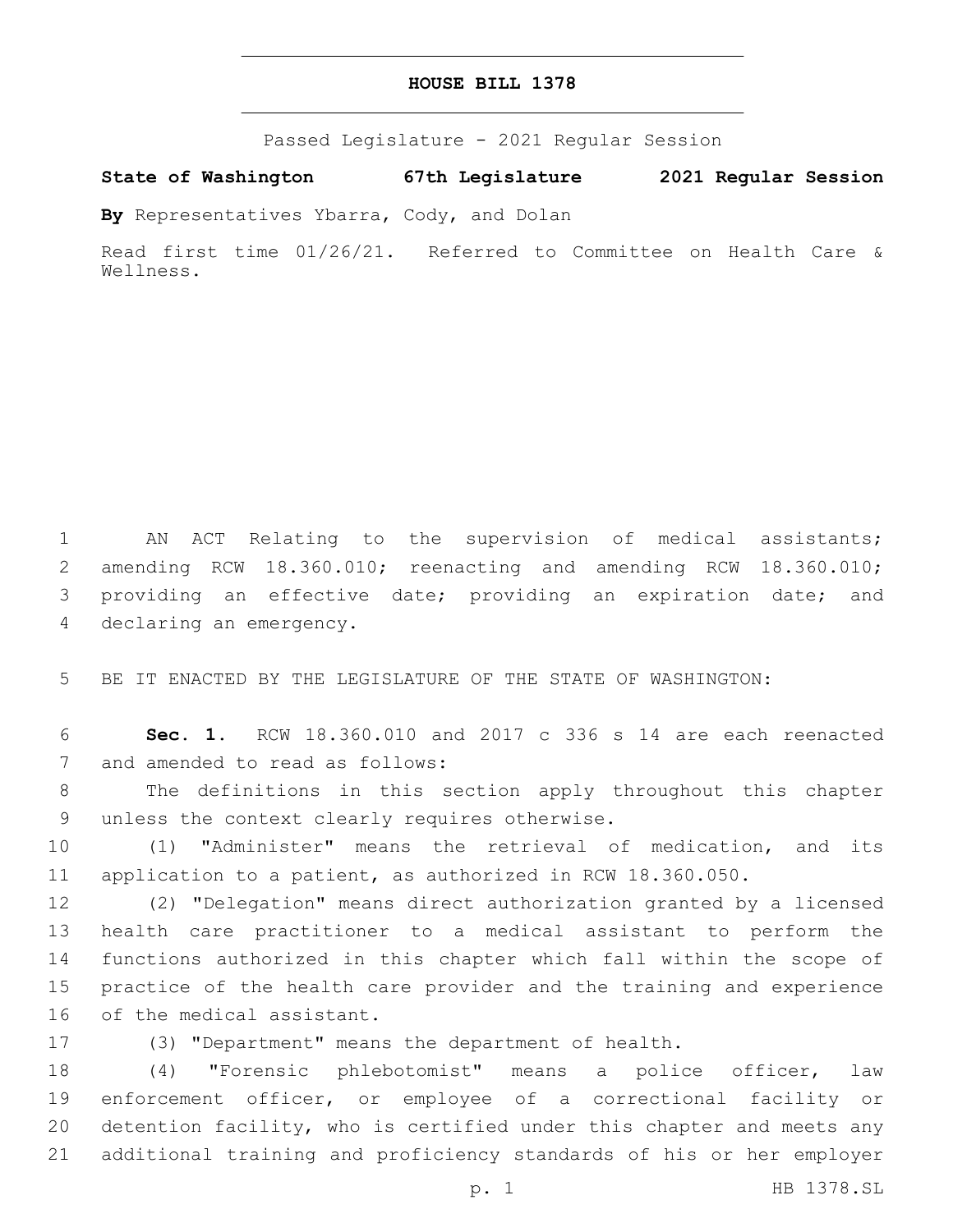to collect a venous blood sample for forensic testing pursuant to a search warrant, a waiver of the warrant requirement, or exigent circumstances.3

(5) "Health care practitioner" means:4

(a) A physician licensed under chapter 18.71 RCW;

 (b) An osteopathic physician and surgeon licensed under chapter 7 18.57 RCW; or

 (c) Acting within the scope of their respective licensure, a podiatric physician and surgeon licensed under chapter 18.22 RCW, a registered nurse or advanced registered nurse practitioner licensed under chapter 18.79 RCW, a naturopath licensed under chapter 18.36A RCW, a physician assistant licensed under chapter 18.71A RCW, an osteopathic physician assistant licensed under chapter 18.57A RCW, or 14 an optometrist licensed under chapter 18.53 RCW.

 (6) "Medical assistant-certified" means a person certified under RCW 18.360.040 who assists a health care practitioner with patient care, executes administrative and clinical procedures, and performs functions as provided in RCW 18.360.050 under the supervision of the 19 health care practitioner.

 (7) "Medical assistant-hemodialysis technician" means a person certified under RCW 18.360.040 who performs hemodialysis and other functions pursuant to RCW 18.360.050 under the supervision of a 23 health care practitioner.

 (8) "Medical assistant-phlebotomist" means a person certified under RCW 18.360.040 who performs capillary, venous, and arterial invasive procedures for blood withdrawal and other functions pursuant to RCW 18.360.050 under the supervision of a health care 28 practitioner.

 (9) "Medical assistant-registered" means a person registered under RCW 18.360.040 who, pursuant to an endorsement by a health care practitioner, clinic, or group practice, assists a health care practitioner with patient care, executes administrative and clinical procedures, and performs functions as provided in RCW 18.360.050 under the supervision of the health care practitioner.

(10) "Secretary" means the secretary of the department of health.

36 (11)(a) "Supervision" means supervision of procedures permitted pursuant to this chapter by a health care practitioner who is 38 physically present and is immediately available in the facility, except as provided in (b) and (c) of this subsection.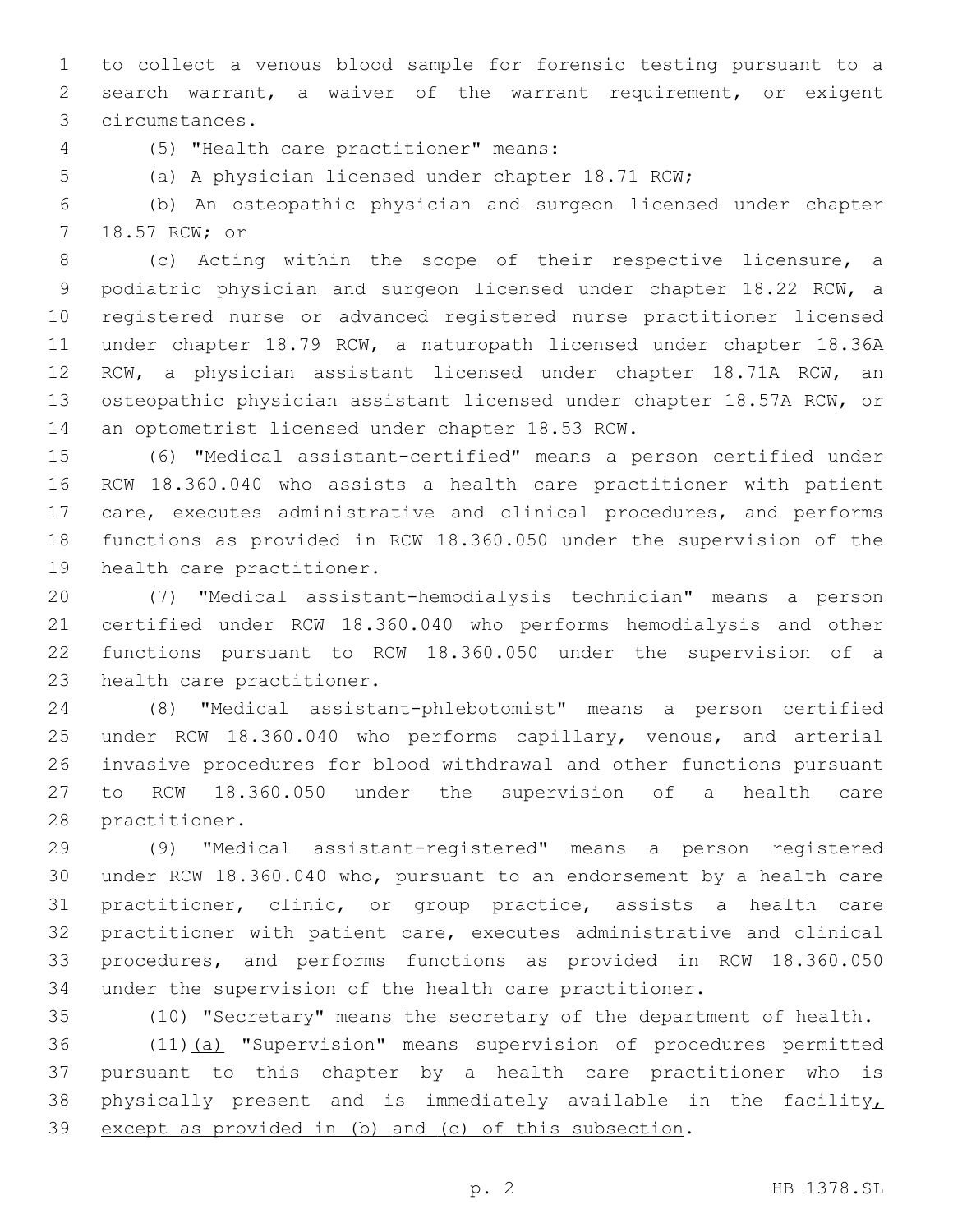1 (b) The health care practitioner does not need to be present during procedures to withdraw blood, but must be immediately available.3

 (c) During a telemedicine visit, supervision over a medical assistant assisting a health care practitioner with the telemedicine visit may be provided through interactive audio and video telemedicine technology.

 **Sec. 2.** RCW 18.360.010 and 2020 c 80 s 26 are each amended to 9 read as follows:

 The definitions in this section apply throughout this chapter 11 unless the context clearly requires otherwise.

 (1) "Administer" means the retrieval of medication, and its application to a patient, as authorized in RCW 18.360.050.

 (2) "Delegation" means direct authorization granted by a licensed health care practitioner to a medical assistant to perform the functions authorized in this chapter which fall within the scope of practice of the health care provider and the training and experience 18 of the medical assistant.

(3) "Department" means the department of health.

 (4) "Forensic phlebotomist" means a police officer, law enforcement officer, or employee of a correctional facility or detention facility, who is certified under this chapter and meets any additional training and proficiency standards of his or her employer to collect a venous blood sample for forensic testing pursuant to a search warrant, a waiver of the warrant requirement, or exigent 26 circumstances.

(5) "Health care practitioner" means:27

(a) A physician licensed under chapter 18.71 RCW;

 (b) An osteopathic physician and surgeon licensed under chapter 30 18.57 RCW; or

 (c) Acting within the scope of their respective licensure, a podiatric physician and surgeon licensed under chapter 18.22 RCW, a registered nurse or advanced registered nurse practitioner licensed under chapter 18.79 RCW, a naturopath licensed under chapter 18.36A RCW, a physician assistant licensed under chapter 18.71A RCW, or an 36 optometrist licensed under chapter 18.53 RCW.

 (6) "Medical assistant-certified" means a person certified under RCW 18.360.040 who assists a health care practitioner with patient care, executes administrative and clinical procedures, and performs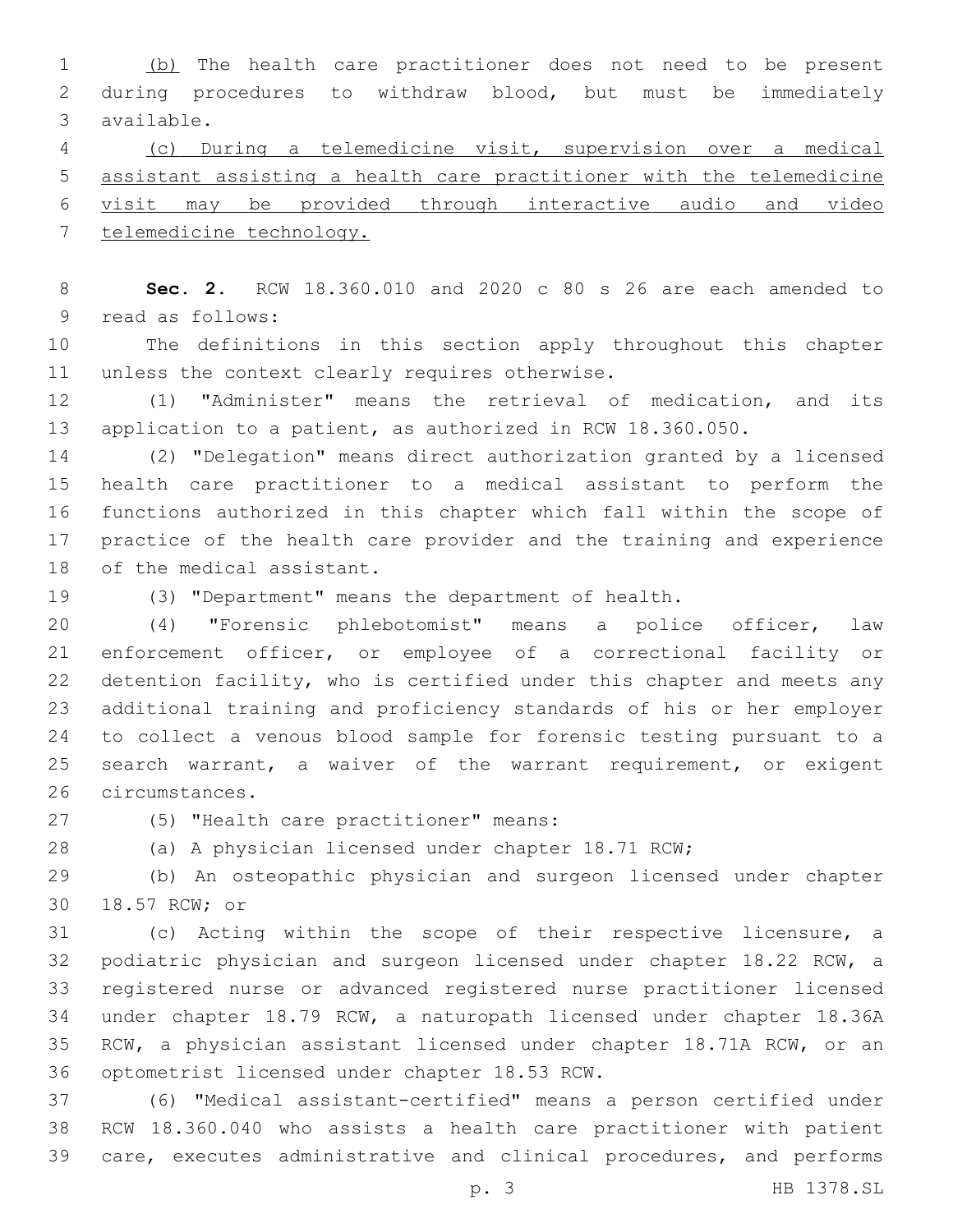functions as provided in RCW 18.360.050 under the supervision of the 2 health care practitioner.

 (7) "Medical assistant-hemodialysis technician" means a person certified under RCW 18.360.040 who performs hemodialysis and other functions pursuant to RCW 18.360.050 under the supervision of a 6 health care practitioner.

 (8) "Medical assistant-phlebotomist" means a person certified under RCW 18.360.040 who performs capillary, venous, and arterial invasive procedures for blood withdrawal and other functions pursuant to RCW 18.360.050 under the supervision of a health care 11 practitioner.

 (9) "Medical assistant-registered" means a person registered under RCW 18.360.040 who, pursuant to an endorsement by a health care practitioner, clinic, or group practice, assists a health care practitioner with patient care, executes administrative and clinical procedures, and performs functions as provided in RCW 18.360.050 under the supervision of the health care practitioner.

(10) "Secretary" means the secretary of the department of health.

 (11)(a) "Supervision" means supervision of procedures permitted pursuant to this chapter by a health care practitioner who is 21 physically present and is immediately available in the facility, except as provided in (b) and (c) of this subsection.

23 (b) The health care practitioner does not need to be present during procedures to withdraw blood, but must be immediately 25 available.

 (c) During a telemedicine visit, supervision over a medical assistant assisting a health care practitioner with the telemedicine visit may be provided through interactive audio and video telemedicine technology.

 NEW SECTION. **Sec. 3.** Section 1 of this act is necessary for the immediate preservation of the public peace, health, or safety, or support of the state government and its existing public institutions, and takes effect immediately.

 NEW SECTION. **Sec. 4.** Section 1 of this act expires July 1, 2022.

 NEW SECTION. **Sec. 5.** Section 2 of this act takes effect July 1, 2022.